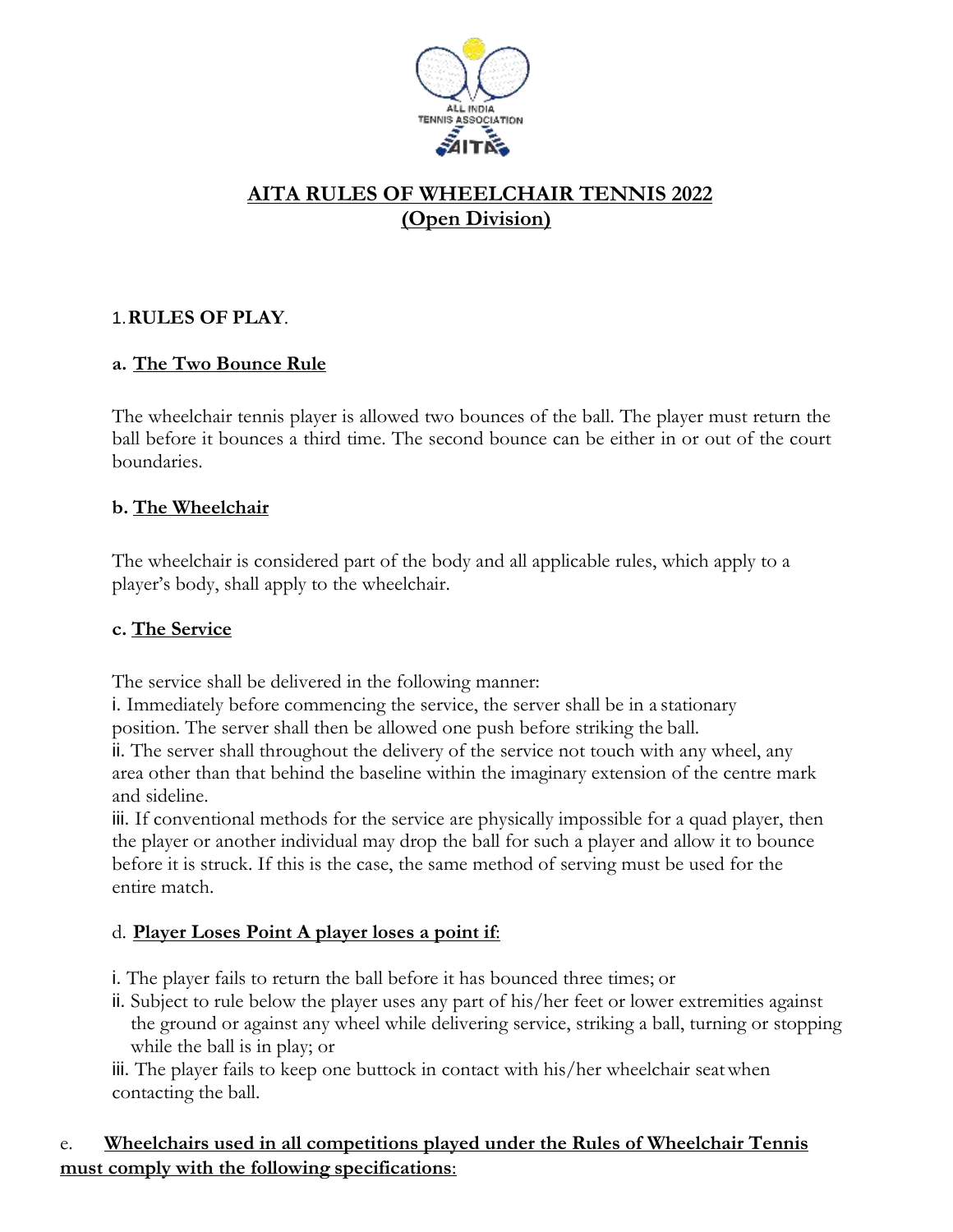i. The wheelchair may be constructed of any material provided that such material is nonreflective and does not constitute a hindrance to the opponent.

ii. Wheels may have a single push rim only. No changes to the wheelchair that afford the player a mechanical advantage are permitted, such as levers or gears. During normal play, wheels shall not leave permanent marks on, or otherwise damage, the court surface.

iii. Subject to Rule e(v), players shall use only the wheels (including push rims) to propel the wheelchair. No steering, braking or gearing or other device that may assist operation of the wheelchair, including energy storage systems, is permitted.

iv. The height of the seat (including cushion) shall be fixed and players' buttocks shall remain in contact with the seat during the playing of a point. Strapping may be used to secure the player to the wheelchair.

v. Players may use a wheelchair powered by electric motor(s) (a "powered wheelchair"). Powered wheelchairs must not be able to exceed 15 km/h in any direction and shall be controlled by the player only.

# **f.Propelling the Chair with the Foot**

i. If due to lack of capacity a player is unable to propel the wheelchair via the wheel then he may propel the wheelchair using one foot.

ii. Even if in accordance with rule e)

i. above a player is permitted to propel the chair using one foot, no part of the player's foot may be in contact with the ground:

- a) during the forward motion of the swing, including when the racket strikes the ball;
- b) From the initiation of the service motion until the racket strikes the ball.
	- iii. A player in breach of this rule shall lose the point.

## **Time Limit Repairs, Broken Equipment**,

Taping of Racket (quad players) The Chair Umpire, Off-Court Umpire or Referee has the authority to determine suspension of play. Wheelchair repairs must not exceed twenty (20) minutes in total during one (1) match. This is regardless of the number of breakdowns. Doubles repairs must not exceed twenty (20) minutes per team. Delays beyond fifteen (15) minutes shall subject a player to a Code violation under 'Delay of Game', delays beyond twenty (20) minutes will result in a default.

## **Medical Time Out and Code violations**

As mentioned in ITF rules and regulations prevail.

## **Toilet/Change or Attire Breaks**

Two (2) toilet/change of attire breaks are permitted during a singles or doubles match. Toilet Breaks should be taken preferably at the set break and can be used for no other purpose. Change of attire breaks must be taken on a set break. Each break may be for a reasonable time. The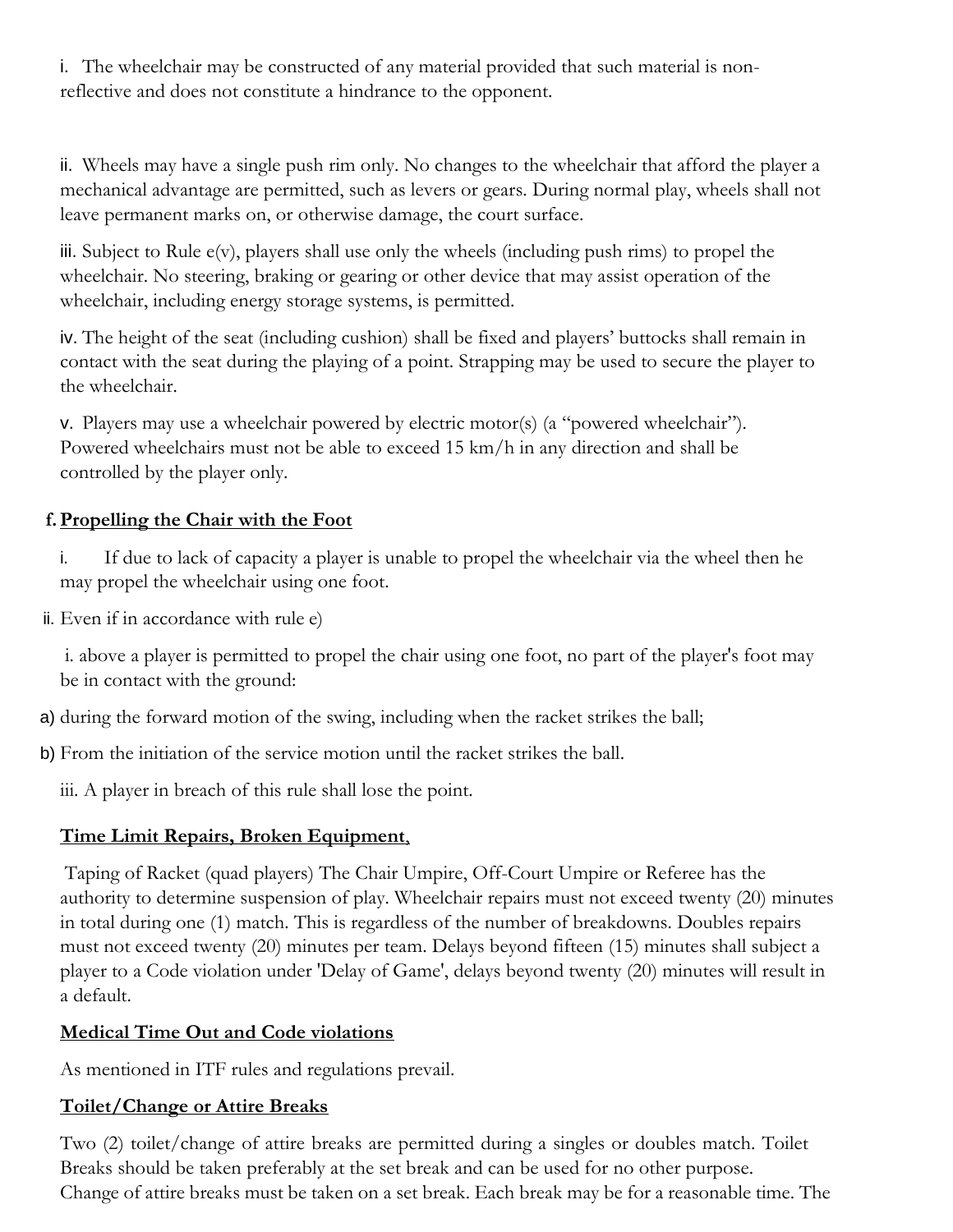player must receive permission from the Chair Umpire, if there is one, or from his/her opponent, who cannot reasonably refuse the request. Additional breaks may only be permitted by the Chair Umpire, Off Court Umpire or Referee. If a player takes a third break without permission, they may be charged with "leaving the court without permission" under the Code of Conduct.

# **Court Protection**

Prevention of damage to the courts is at the discretion of the Referee.

The following items could create damage to the courts and should be inspected.

- i. Foot rests
- ii. Front Casters
- iii. Rear Anti-tip Tubes
- iv. Rear Tyres

Players are also required to have non-marking tyres that do not damage the court surface. A reasonable amount of time will be given to correct the violation(s). This will be determined by the Referee. Failure to do so will be grounds for default

# **Eligibility**

# **Open Division (Non Quad)**

In order to be eligible to compete in AITA Wheelchair Tournaments, the Player must have an Eligible Impairment.

Physical Impairment is Impaired Muscle Power, Impaired Passive Range of Movement, Hypertonia, Ataxia, or Athetosis.

He/she must be above 18th years of age to play the AITA wheelchair tournaments.

# **AITA Registration**

A player has to get registered with AITA. The registration fees will be **₹3,010** (₹2,500 + 18% GST + ₹60 Convenience fees) for **Two years**.

Registration will be done through online mode on our website [www.aitatennis.com](http://www.aitatennis.com/) No player will be allowed to play AITA tournaments without valid AITA registration number.

## **Sign in**

**Singles**: All players accepted into the Main/ Qualifying Draw must sign-in personally or by phone with the Referee.

**Doubles**: All doubles teams must sign in in-person with the Referee by 12pm (12:00 hours) on the day singles main draw matches start.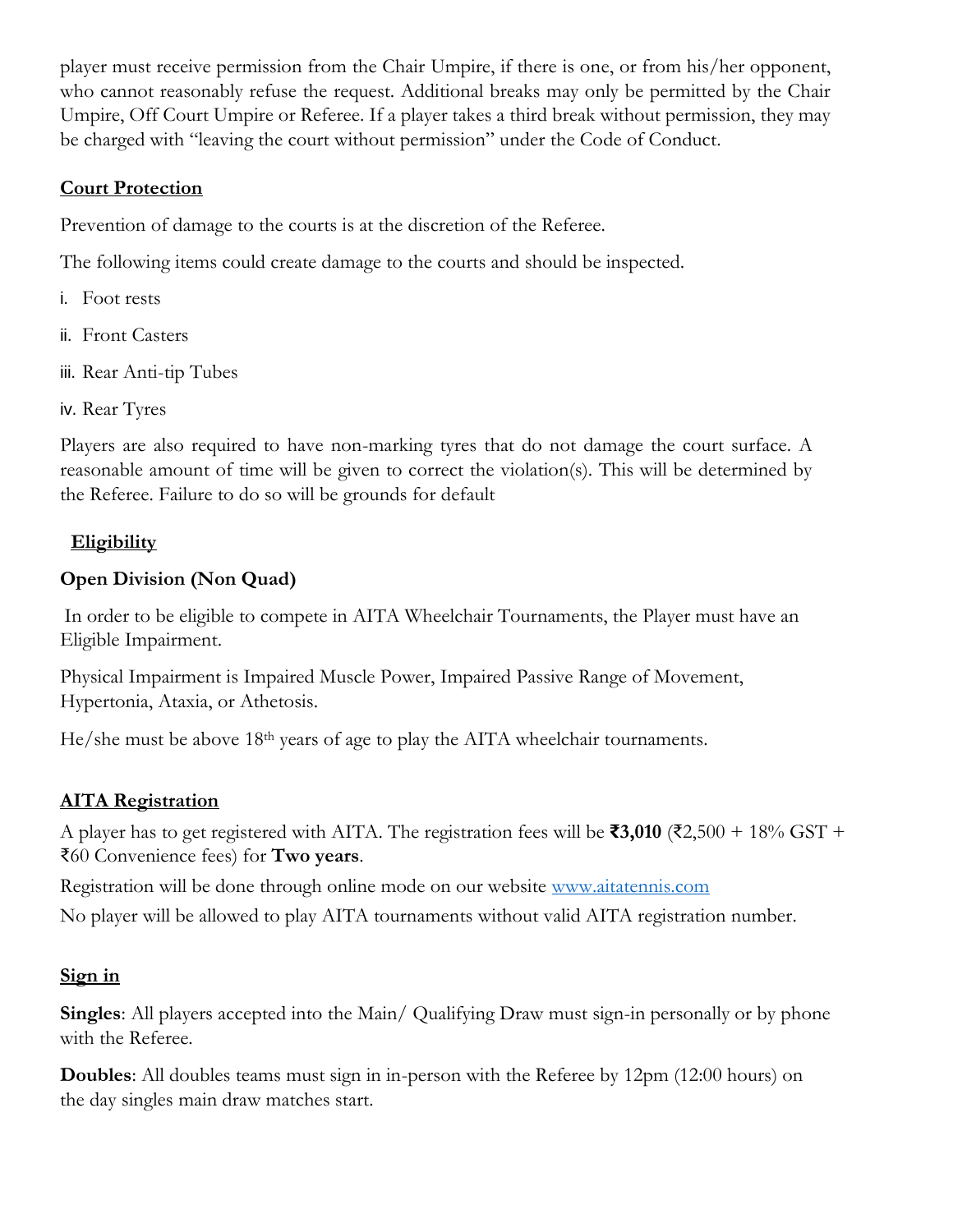#### **Entry Deadline**

14 Days (Monday) before the tournament week.

#### **Withdrawal Deadline**

07 Days (Monday) before the tournament week.

#### **Format**

Singles matches from Qualifying best of 17 games deuce two points.

Main draw singles matches best of 17 games deuce two points upto Quarterfinals

Semi Finals and Finals, Two full sets, at one set all a ten (10) point match Tie breaker shall be played.

Doubles Best of 17 games till quarter finals deuce one point.

Semi Finals and Finals, Two full sets deuce one point, at one set all a ten (10) point match Tie breaker shall be played.

## **Rest between Matches**

Except when weather or other unavoidable circumstances causes schedule disruption, players shall be scheduled for a maximum of one (1) main draw singles match and one (1) main draw doubles match per day, which shall not be scheduled less than twelve (12) hours after the completion of the last match of such player on the preceding day or round. Whenever it is necessary to schedule more than one match in the same day such player shall, unless he/she is in a singles and doubles final to be played consecutively, be given the following minimum rest periods:

- a) Played less than one (1) hour -half  $(\frac{1}{2})$  hour rest
- b) Played between one (1) hour and one and one half  $(1\frac{1}{2})$  hours -one (1) hour rest

c) Played between one and one half  $(1\frac{1}{2})$  hours and two  $(2)$  hours -one and one half  $(1\frac{1}{2})$ hours rest

d) Played more than two (2) hours –two (2) hours rest

If play has been interrupted for thirty (30) minutes or more due to rain or other warranted delay, the length of match time would be assessed from the moment play resumes following the delay. If play is interrupted for less than thirty (30) minutes, match time would be considered continuous from the moment the first ball of the match was put into play.

#### **Organizational Requirements**

## **Facilities on Site**

Adequate accessible changing rooms and shower facilities shall be available on site. If there are insufficient permanent accessible toilets for use during matches, clean, hygienic accessible portable toilets may be made available but only in conjunction with hand washing facilities. All toilets must be cleaned and checked regularly.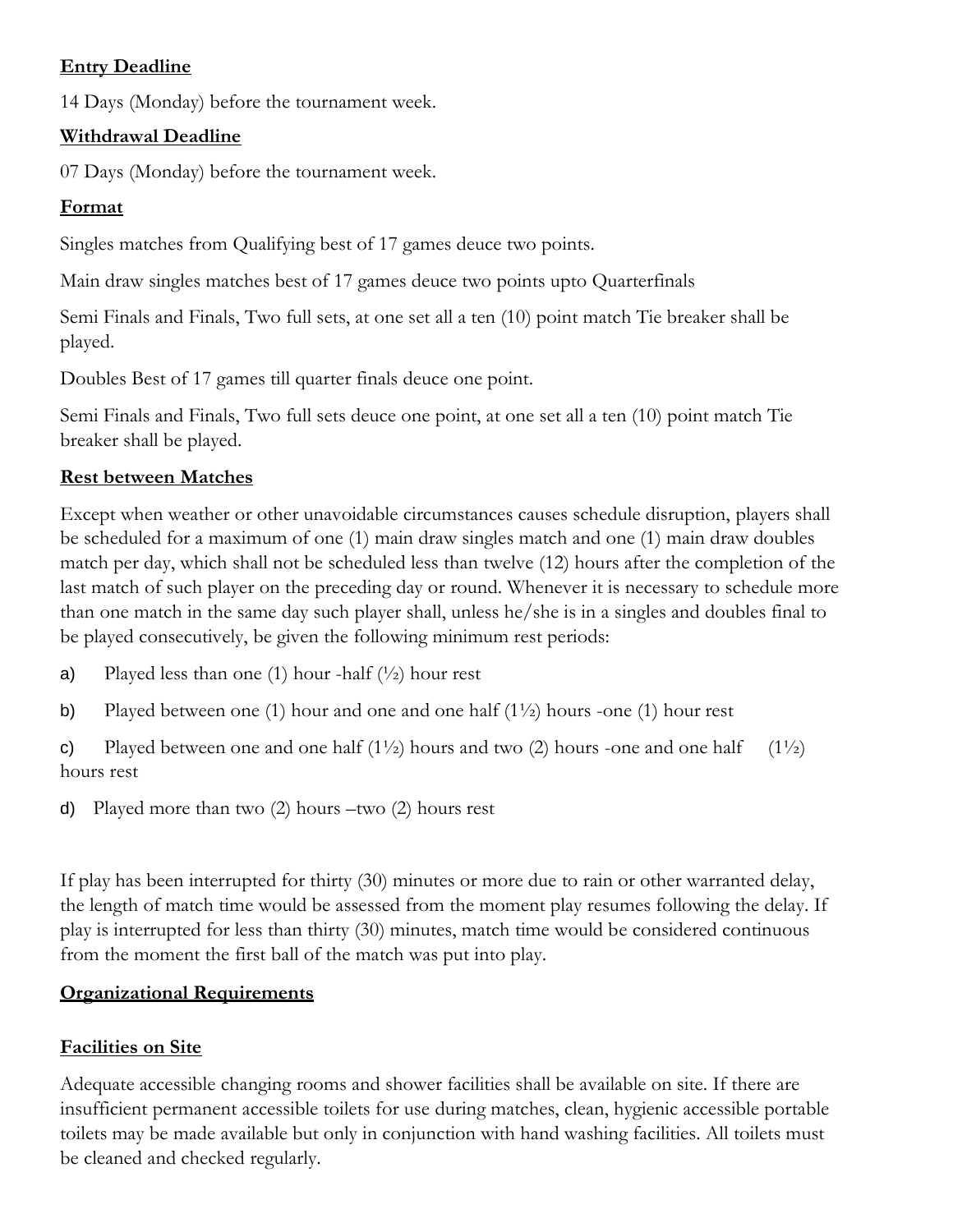#### **Wheelchair Storage**

There must be a secure place for players to store their tennis wheelchairs overnight (at player's own responsibility).

#### **Repair Station**

It is required to have a repair station on site and an air compressor available at all times. Players should travel with a hand pump, basic tool kit and spare parts

#### **Ball Boys/Girls**

It is recommended to have ball boys/girls during matches. Ball boys and girls should be trained before they are permitted on court

#### **Catering**

There must be facilities accessible to players to purchase food (e.g. café or restaurant)

#### **Free transportation (optional)**

Shall be offered from the official accommodation to the tournament site on a regular basis during match days and from the day before matches start.

#### **Tournament Desk**

On Site There shall be a tournament desk on site that shall be staffed at all times by someone with a good knowledge of English.

#### **Prize Money**

The AITA Wheelchair will be divided into the prize money levels as listed below during 2019. Any tournaments will be referring to either a Men or Women tournament in the respective prize money category. Combined tournaments can happen in any combination of the below mentioned prize money, where in the total prize money for the tournament will be ascertained by adding the respective prize moneys.

- AITA Rs. 50 Thousand tournaments for Men or Women.
- AITA Rs. 1 Lakh tournaments for Men or Women.
- AITA Rs. 2.5 Lakh tournaments for Men or Women.
- AITA Rs 5 Lakh tournaments for Men or Women.
- AITA Rs 7.5 Lakh tournaments for Men or Women.
- AITA Nationals for Men or Women.

#### **Prize Money Break Down**

Below is the prize money break down for both Men and Women Tournaments.

| <b>Total Prize Money</b> |       |        |        |        |        |
|--------------------------|-------|--------|--------|--------|--------|
|                          | 50000 | 100000 | 250000 | 500000 | 750000 |
| Singles $(75%)$          |       |        |        |        |        |
|                          | 37500 | 75000  | 187500 | 375000 | 562500 |
| Doubles $(25%)$          |       |        |        |        |        |
|                          | 12500 | 25000  | 62500  | 125000 | 187500 |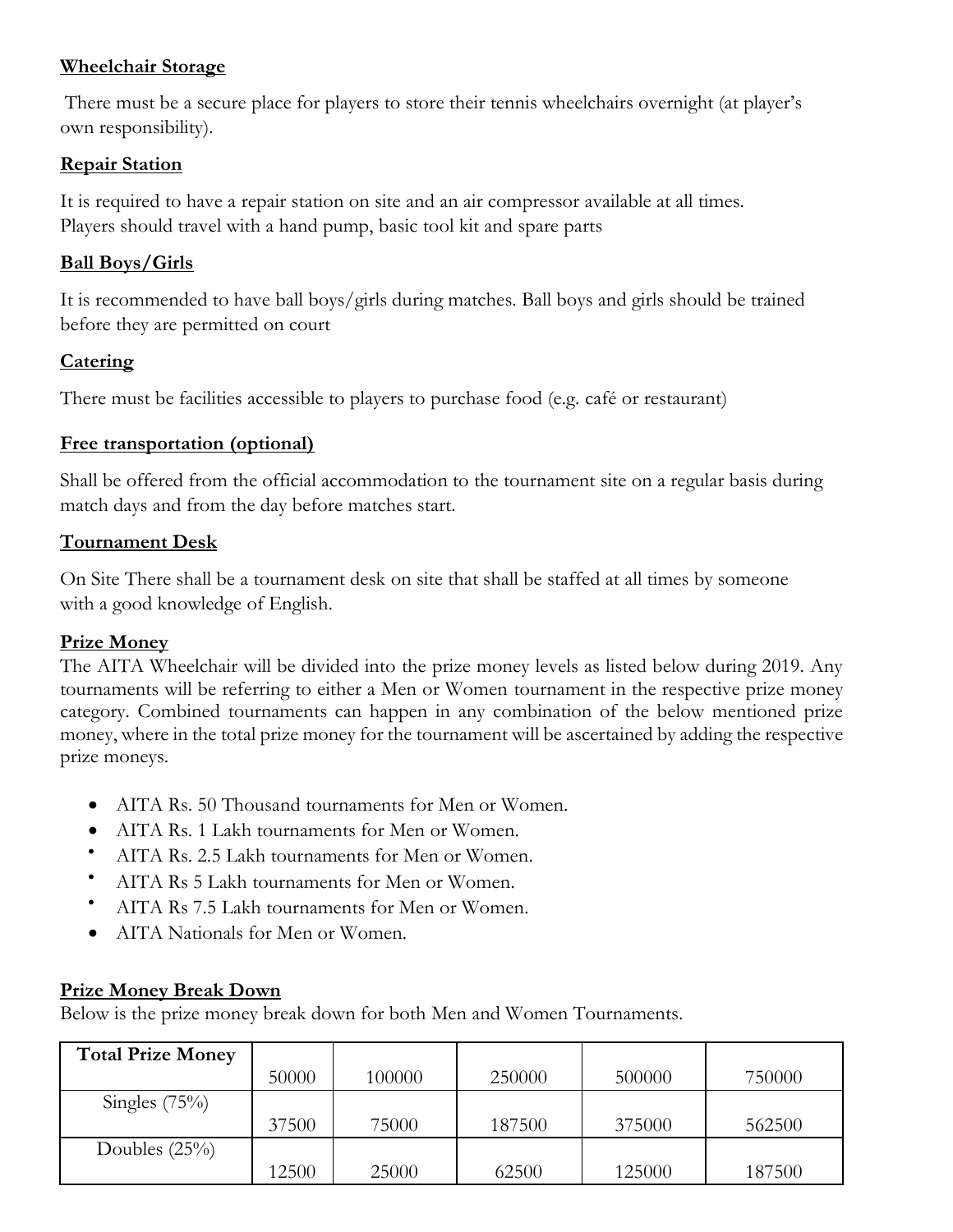| <b>SINGLES</b> |      |       |       |       |       |
|----------------|------|-------|-------|-------|-------|
|                |      |       |       |       |       |
| Winner         | 6250 | 12500 | 31250 | 62500 | 93750 |
| Runner up      | 4200 | 8400  | 21000 | 42000 | 63000 |
| Semi final     | 2375 | 4750  | 11875 | 23750 | 35625 |
| Quarter Finals | 1425 | 2850  | 7125  | 14250 | 21375 |
| 2nd Round      | 875  | 1750  | 4375  | 8750  | 13125 |
| Round of 32    | 600  | 1200  | 3000  | 6000  | 9000  |
|                |      |       |       |       |       |
| Doubles        |      |       |       |       |       |
|                |      |       |       |       |       |
| Winner         | 3100 | 6200  | 15500 | 31000 | 46500 |
| Runner up      | 1900 | 3800  | 9500  | 19000 | 28500 |
| Semi final     | 1900 | 1900  | 4750  | 9500  | 14250 |
| Quarter Finals | 2400 | 1200  | 3000  | 6000  | 9000  |
| Round of 16    |      | 800   | 2000  | 4000  | 6000  |

# **Distribution of Points according to Prize Money**

| Singles $(M/W)$ | 50000 | 100000 | 250000 | 500000 | 750000 |
|-----------------|-------|--------|--------|--------|--------|
| Winner          | 15    | 20     | 40     | 75     | 100    |
| Runner up       | 8     | 15     | 25     | 45     | 60     |
| Semi final      |       |        | 15     | 25     | 35     |
| Quarter Finals  | 3     |        |        | 14     | 20     |
| 2nd Round       | ◠     |        |        |        | 10     |
| Round of 32     |       |        |        |        |        |

| Doubles $(M/W)$ | 50000 | 100000 | 250000 | 500000 | 750000 |
|-----------------|-------|--------|--------|--------|--------|
|                 |       |        |        |        |        |
| Winner          | 10    | 15     | 30     | 50     |        |
| Runner up       |       | 10     | 20     | 40     | 50     |
| Semi final      |       |        | 14     | 25     | 35     |
| Quarter Finals  |       |        | O      | 10     |        |
| Round of 16     |       |        |        |        |        |